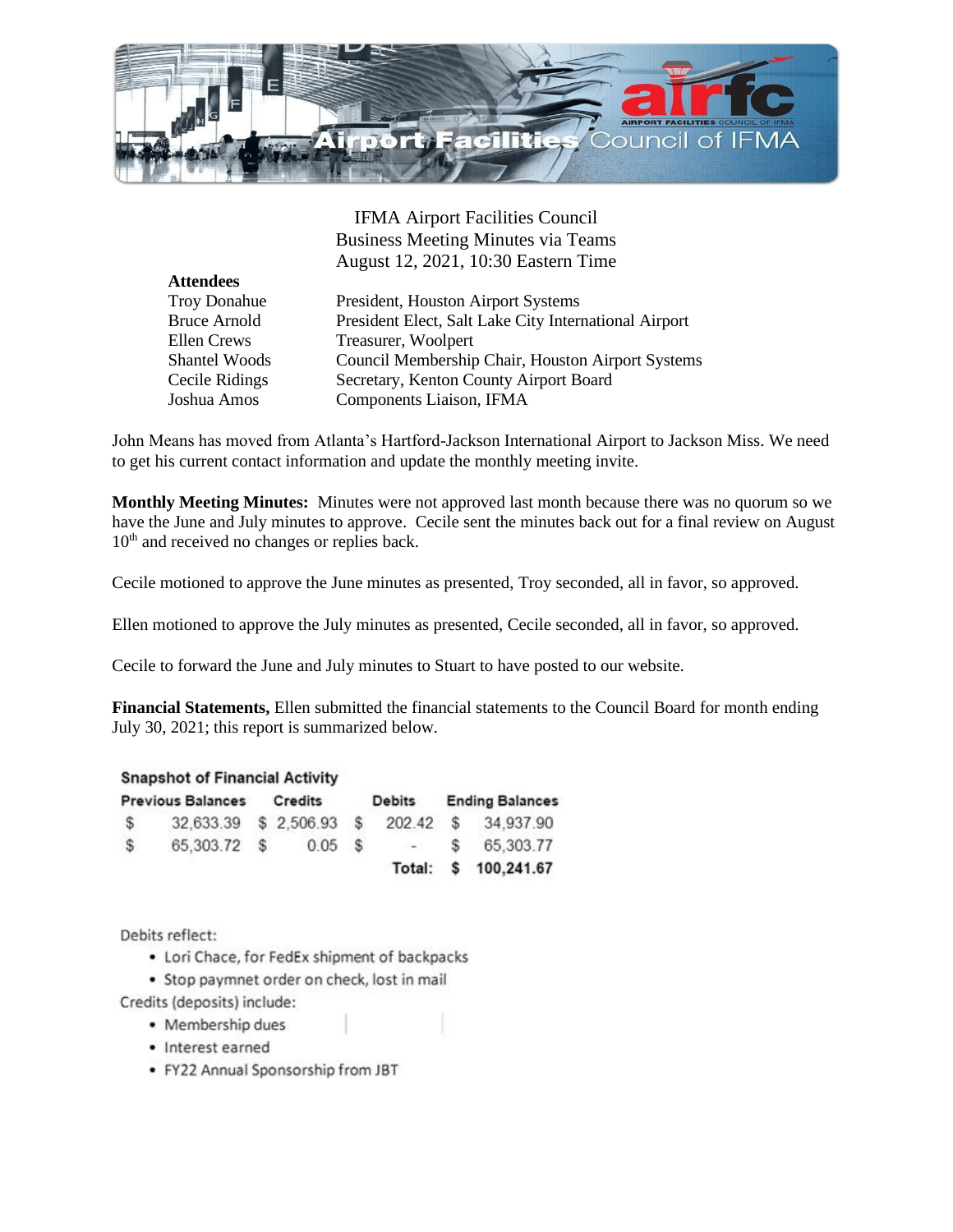

IFMA Airport Facilities Council Business Meeting Minutes via Teams August 12, 2021, 10:30 Eastern Time

## **FY2021 Financial Report**

| Cash Flow of Fiscal Year 2021 Ending 30 June 2021 |                                           |              |               |  |  |  |  |
|---------------------------------------------------|-------------------------------------------|--------------|---------------|--|--|--|--|
| Beginning Balance*                                |                                           | \$111,182.91 |               |  |  |  |  |
| Revenues                                          |                                           |              |               |  |  |  |  |
|                                                   | <b>Total Membership Dues</b>              | \$           | 4,607.50      |  |  |  |  |
|                                                   | Meetings and Programs Registrations       |              | \$3,675.00    |  |  |  |  |
|                                                   | Spring Meeting Sponsorships               |              | \$0.00        |  |  |  |  |
|                                                   | Annual Sponsorships                       |              | \$6,000.00    |  |  |  |  |
|                                                   | Administrative (Interest Earned)          |              | \$3.07        |  |  |  |  |
|                                                   | <b>Total Revenues</b> \$                  |              | 14,285.57     |  |  |  |  |
| <b>Expenses</b>                                   |                                           |              |               |  |  |  |  |
|                                                   | Membership Support                        |              | \$0.00        |  |  |  |  |
|                                                   | Meetings and Programs - Spring Conference |              | \$7,478.72    |  |  |  |  |
|                                                   | Meetings and Programs - World Workplace   |              | \$0.00        |  |  |  |  |
|                                                   | <b>Educational Seminars</b>               |              | \$0.00        |  |  |  |  |
|                                                   | Administrative - Credit Card Fees         |              | \$52.65       |  |  |  |  |
|                                                   | Scholarship Program - IFMA Foundation     |              | \$20,000.00   |  |  |  |  |
|                                                   | Other - Miscellaneous                     |              | \$0.00        |  |  |  |  |
|                                                   | <b>Total Expenses</b>                     |              | \$27,531.37   |  |  |  |  |
|                                                   | Revenue/(Expenses)                        |              | $-$13,245.80$ |  |  |  |  |
|                                                   | Balance*                                  |              | \$97,937.11   |  |  |  |  |
| *                                                 | Represents both bank accounts             |              |               |  |  |  |  |
|                                                   |                                           |              |               |  |  |  |  |

## **FY2022 Budget**

Ellen stated that as part of our annual recertification she has to present IFMA our council budget This budget is anticipating a stable membership and spring conference as previous years not including 2020 due to the pandemic. After some discussion Ellen was to make changes to this years WWP expenses. She will e-mail out for review and the board can approve in e-mail responses.

Discussion to look to our vendors for new sponsorships to raise revenues. This budget continues to remain somewhat conservative.

Cecile motions to approve the budget as amended for WWP, Troy second, all approved.